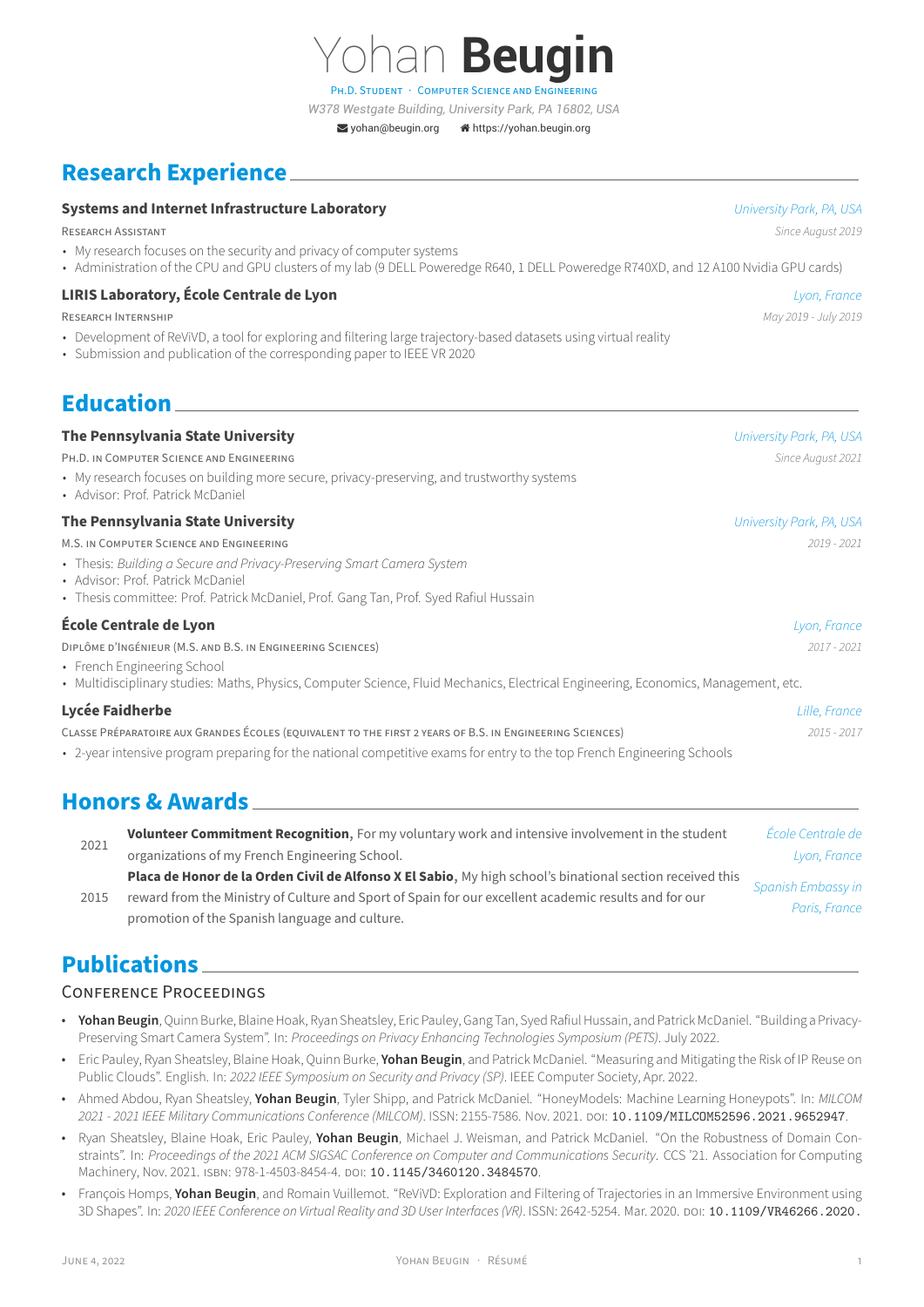#### [00096](https://doi.org/10.1109/VR46266.2020.00096).

### **PREPRINTS**

• Kyle Domico, Ryan Sheatsley, **Yohan Beugin**, Quinn Burke, and Patrick McDaniel. *A Machine Learning and Computer Vision Approach to Geo‑ magnetic Storm Forecasting*. 2022. arXiv: [2204.05780 \[cs.LG\]](https://arxiv.org/abs/2204.05780).

### **TALKS**

• *Privacy‑Preserving Protocols for Smart Camera Systems and Other IoT Devices*. Santa Clara, CA: USENIX Association, June 2022. URL: [https:](https://www.usenix.org/conference/pepr22/presentation/beugin) [//www.usenix.org/conference/pepr22/presentation/beugin](https://www.usenix.org/conference/pepr22/presentation/beugin).

#### THESIS

• **Yohan Beugin**. "Building a Secure and Privacy-Preserving Smart Camera System". The Pennsylvania State University, May 2021. URL: [https:](https://etda.libraries.psu.edu/files/final_submissions/23611) [//etda.libraries.psu.edu/files/final\\_submissions/23611](https://etda.libraries.psu.edu/files/final_submissions/23611).

# **Professional Activities**

### TEACHiNG EXPERiENCE

| Fall 2021 CMPSC297 - Introduction to C Programming, TA & Guest Lecturer                                          | Penn State |
|------------------------------------------------------------------------------------------------------------------|------------|
| Fall 2021 <b>CMPSC311 - Introduction to Systems Programming</b> , TA & Guest Lecturer for more than 300 students | Penn State |
| Fall 2021 CSE597 - Emerging Trends in Computer Security, TA                                                      | Penn State |
|                                                                                                                  |            |

### REViEWER (CONFERENCES)

- 2022 **ACM Conference on Computer and Communications Security (CCS)**, External Reviewer
- 2022 **43rd IEEE Symposium on Security and Privacy**, External Reviewer
- 2022 **31st USENIX Security Symposium**, External Reviewer
- 2021 **ACM Conference on Computer and Communications Security (CCS)**, External Reviewer
- 2021 **30th USENIX Security Symposium**, External Reviewer
- 2021 **Annual International Conference on Mobile Computing and Networking (MobiCom)**, External Reviewer
- 2021 **IEEE 34th Computer Security Foundations Symposium (CSF)**, External Reviewer

### REViEWER (JOURNALS)

2020 **PeerJ Computer Science**, Invited Reviewer

### INViTED TALKS

2021 **Penn State Security Reading Group**, *Building a Privacy‑Preserving Smart Camera System*

# **Skills**

### COMPUTiNG SKiLLS

| Languages        | C,C++, C#, Bash, Python, Java, Matlab, EFX, (X)HTML, CSS, JavaScript, SQL, PHP               |
|------------------|----------------------------------------------------------------------------------------------|
| <b>OS</b>        | Windows, GNU/Linux (Ubuntu, Debian)                                                          |
| <b>Softwares</b> | Docker, Git, Apache, Nginx, MariaDB, Gitlab, Virtual Machine Manager, Iptables, Zabbix, etc. |
| <b>Others</b>    | Jonic, Arduino, Wordpress, Android SDK, Unity                                                |
|                  |                                                                                              |

# LANGUAGE SKILLS

| French         | Native |
|----------------|--------|
| <b>English</b> | Fluent |
| <b>Spanish</b> | Fluent |

# **Extracurricular Activities**

### **ÉCLAIR ‑ IT Student Organization of Centrale Lyon** *Lyon, France*

SYSADMIN, DEVELOPER, AND TEAM LEADER *January 2018 - June 2019 January 2018 - June 2019* 

- Network administration of the on-campus accommodations, about 800 rooms
- Development, maintenance, and hosting of students and other organizations' websites, about 30 websites
- Maintenance of the network, servers, and of the internal payment system on campus, revenue about €100k per year
- GDPR compliance of the organization, about 3,000 users and 40 services